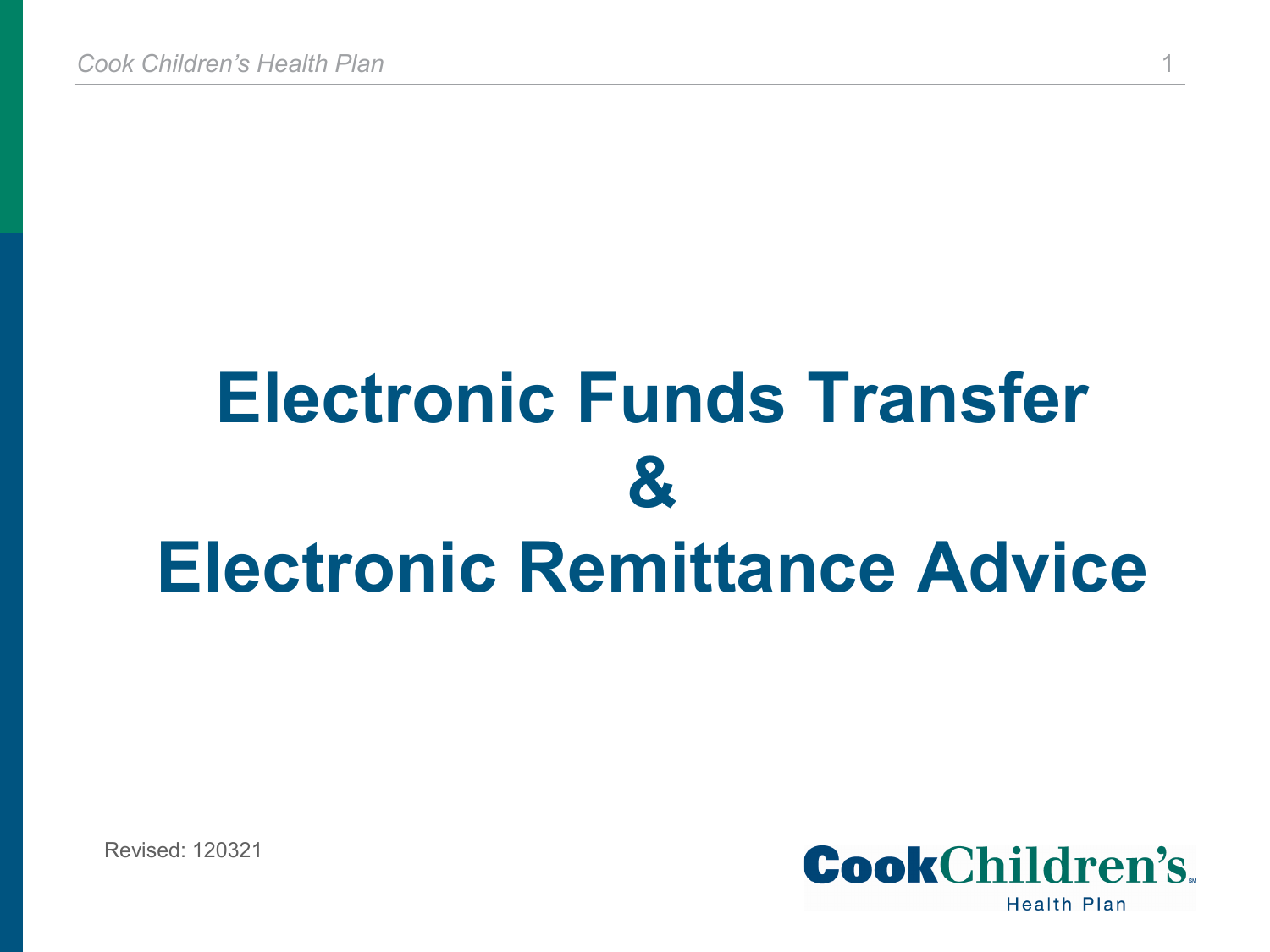## **Electronic Funds Transfer (EFT)**

Providers must elect to receive Electronic Fund Transfer for all Cook Children's Health Plan claim payments.

Benefits:

- Decreased data errors
- Improved cash flow
- Reduced paperwork
- Expedited account reconciliations

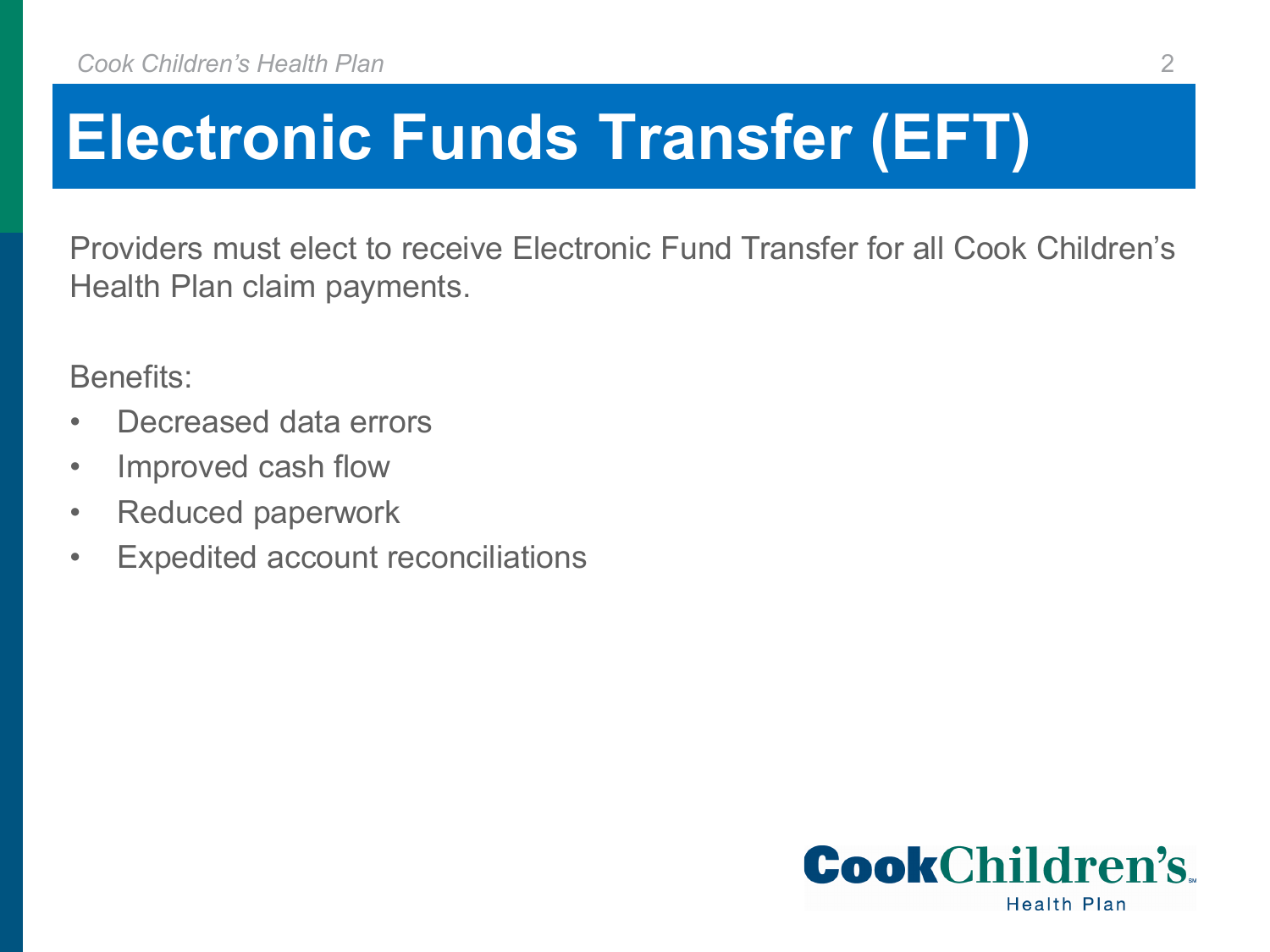#### **EFT Enrollment**

- Log in to the [Secure Provider Portal](https://epiccarelink.cookchp.org/LinkHealthPlan/common/epic_login.asp)
- From the homepage select Customer Service Request
	- Select Topic: Electronic Funds Transfer New Request
	- Complete the required information
	- Attach a voided check or letter from the bank
	- Select Submit
- An automatic reply will be sent to your In Basket with a CRM number for tracking purposes
- Network Development Department will reach out to the Provider by phone to validate the request
- Please allow up to 4 weeks for the request to be completed

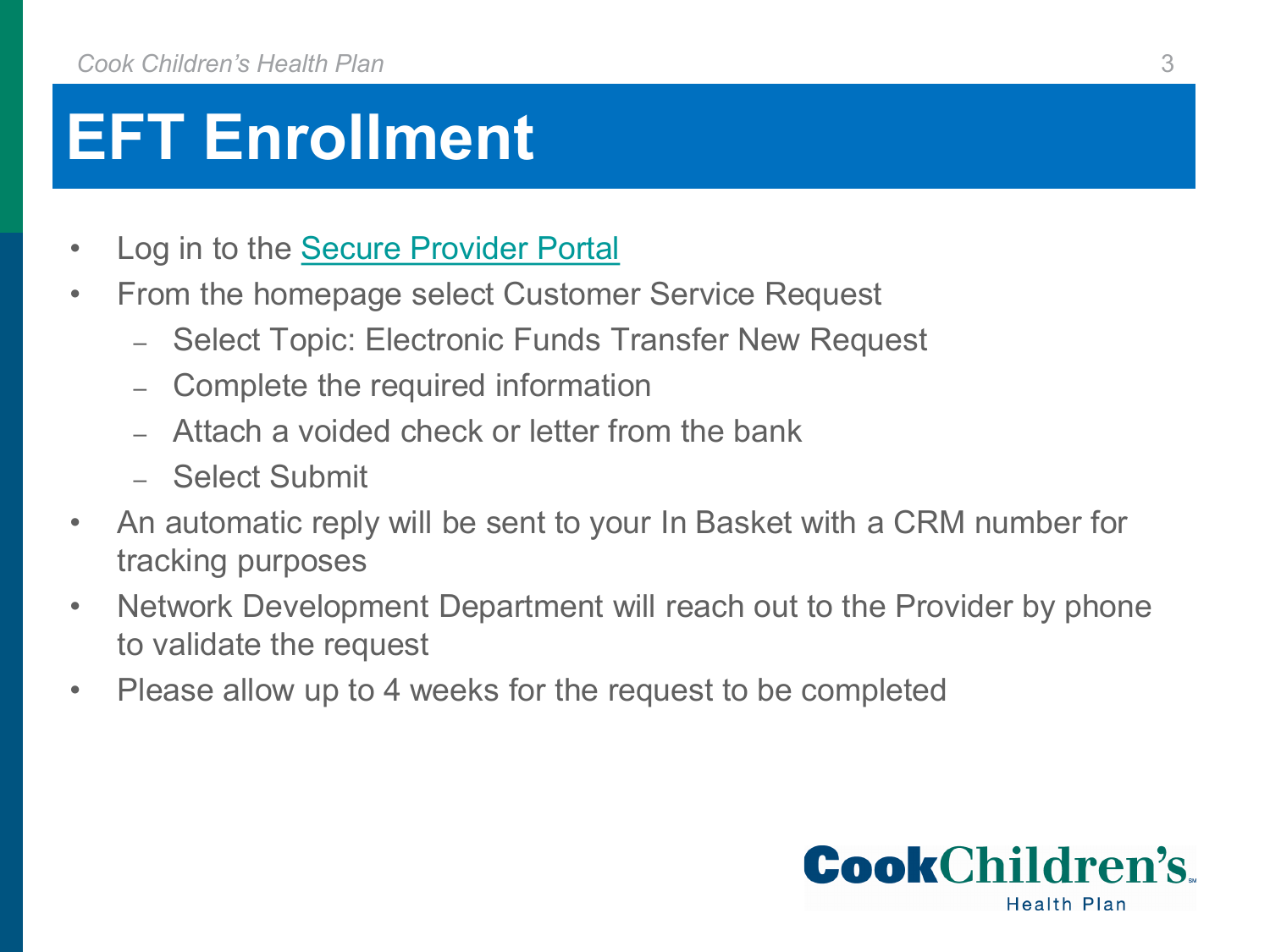#### **EFT Change Request**

- Log in to the [Secure Provider Portal](https://epiccarelink.cookchp.org/LinkHealthPlan/common/epic_login.asp)
- From the homepage select Customer Service Request
	- Select Topic: Electronic Funds Transfer Change Request
	- Complete the required information
	- Attach a voided check or letter from the bank
	- Select Submit
- An automatic reply will be sent to your In Basket with a CRM number for tracking purposes
- Network Development Department will reach out to the Provider by phone to validate the request
- Please allow up to 4 weeks for the request to be completed

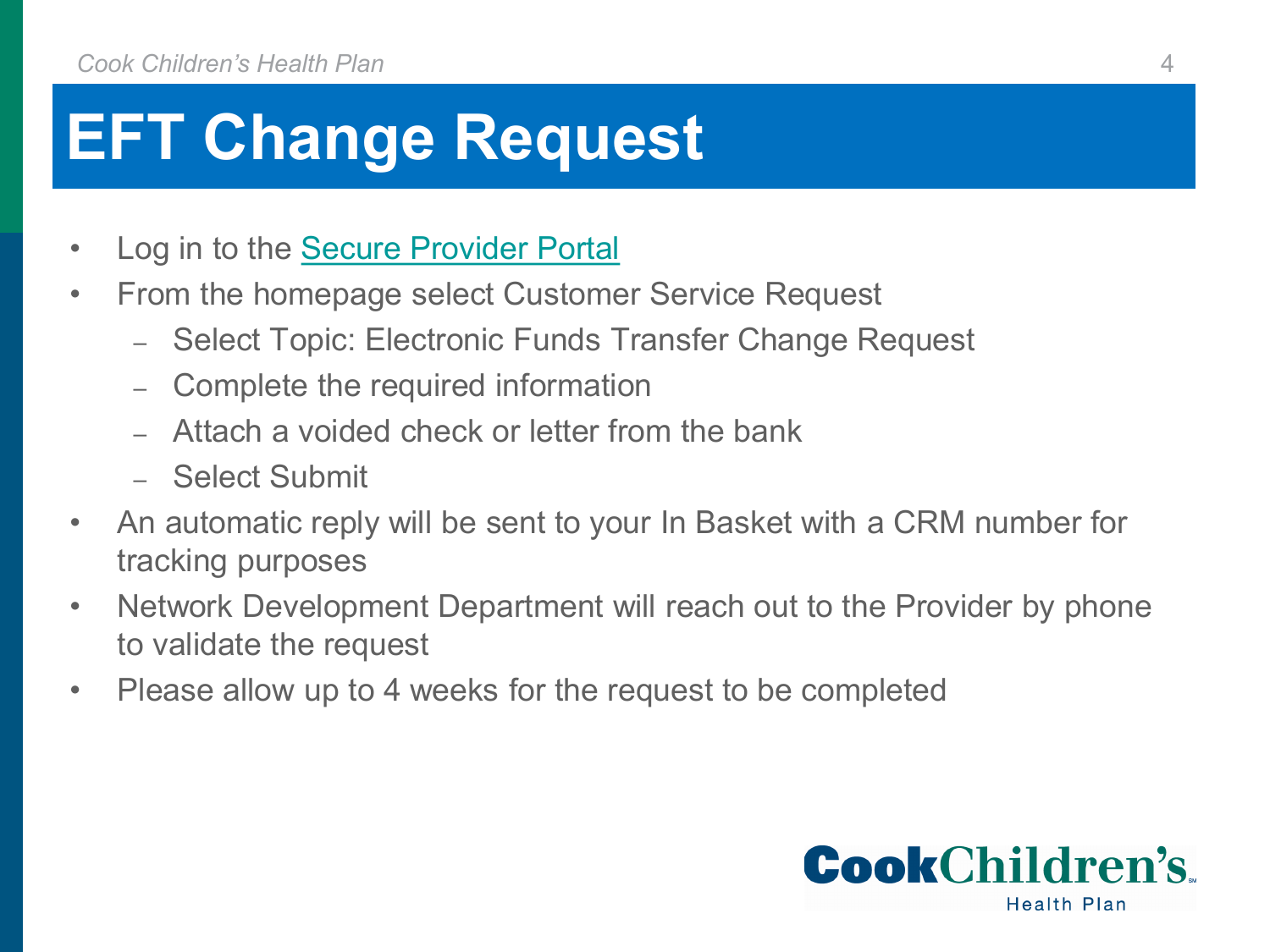### **Electronic Remittance Advice (ERA)**

Providers must elect to receive Electronic Remittance Advice (ERA) through the Availity Health Information Network.

**Enrollment** 

- Register for ERA by logging into the **Availity Portal** 
	- o If you are not an Availity client click on the Register tab
- Call Availity Client Services at 800-282-4548

Payer Name

• Cook Children's Health Plan

Payor ID's

- CHIP: CCHP1
- STAR/STAR Kids: CCHP9